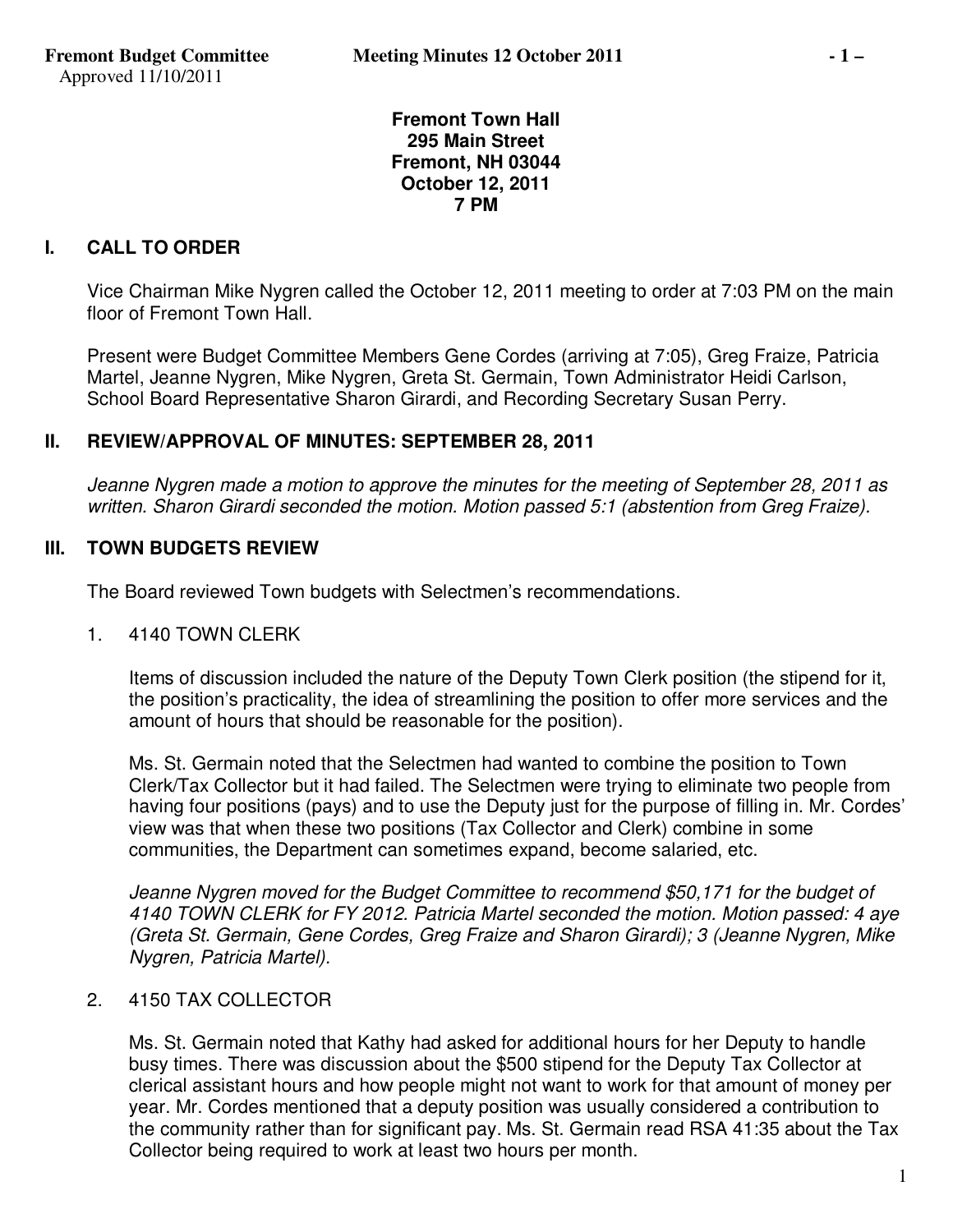*Jeanne Nygren recommended the Board of Selectmen's budget recommendation of \$25,700 in 4150 TAX COLLECTOR for FY 2012. Patricia Martel seconded the motion. Motion passed 7:0.* 

### 3. 4194 GENERAL GOVERNMENT BUILDINGS

There was an increase of \$1.20/gallon in the Fuel Oil line. The estimate of \$7,000 to be put out to bid would be for a new air handler, condenser, and labor. She said that the Meetinghouse Maintenance cost was for painting the building and was an estimate based on the number she got last year when it was bid out, plus inflation. Another company was chosen to do the Website for less money using "Virtual Town Hall".

Per Mr. Nygren's suggestion, Ms. Carlson said she would write in the rationale for Maintenance Wages that wage increases were based on merit.

*Jeanne Nygren moved for the Budget Committee to recommend \$92,500 for the budget of 4194 GENERAL GOVERNMENT BUILDINGS for FY 2012. Sharon Girardi seconded the motion. Motion passed 6 aye: 1 nay (Mike Nygren)* 

4. 4220 FIRE RESCUE

The Committee members reviewed the updated rationale for the Fire Rescue budget proposal. Instead of purchasing a copier, the Selectmen's recommendation was to purchase a scan/fax machine and or use the copiers at the Town Hall or Police Station. Mr. Cordes felt that it was not cost effective for people to drive around to make copies and he mentioned the issue of security at the Police Department. Instead of purchasing a Smartphone, the Selectmen would offer to pay \$20/month toward cell phone charges for the Fire Chief.

Ms. St. Germain said that it was important to make sure personnel had appropriate protective gear and uniforms.

*Mike Nygren moved for the Budget Committee to recommend \$168,463 for the budget of 4220 FIRE RESCUE for FY 2012. Patricia Martel seconded the motion. Motion passed 7:0.* 

# 5. 4323 SOLID WASTE COLLECTION

Ms. Carlson mentioned that she had asked that the Waste Management contract extend from March 2013 to December 2013 to get on a calendar year cycle. There is a 5% increase each year in the current contract, and then there is also a fuel adjustment.

*Mike Nygren moved for the Budget Committee to recommend \$248,234 for the budget of 4323 SOLID WASTE COLLECTION for FY 2012. Patricia Martel seconded the motion. Motion passed 7:0.* 

#### 6. 4324 SOLID WASTE DISPOSAL

*Patricia Martel moved for the Budget Committee to recommend \$116,560 for the budget of 4324 SOLID WASTE DISPOSAL for FY 2012. Mike Nygren seconded the motion. Motion passed 7:0.*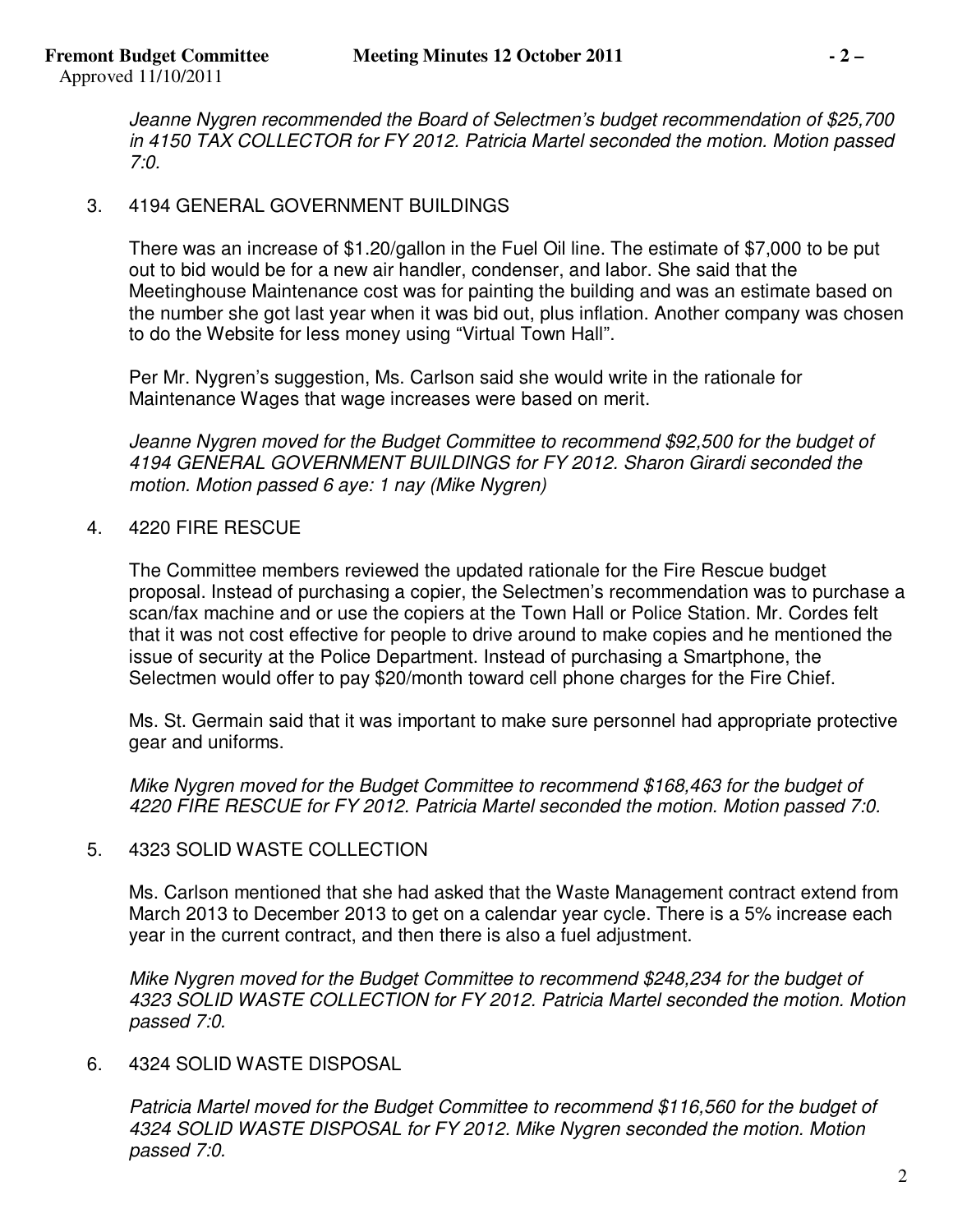#### 7. 4414 ANIMAL CONTROL

Topics of discussion included the nature of the Animal Control Patrol position (having a trained police officer as Animal Control Officer, reasonable wages and duties). Ms. Carlson said she would get the numbers of (dog) summonses and arrests for the next meeting.

*Mike Nygren moved for the Budget Committee to table a vote on the budget of 4414 ANIMAL CONTROL for FY 2012 until the next meeting pending receipt of information. Sharon Girardi seconded the motion. Motion passed 7:0.* 

### 8. 4415 HEALTH

*Mike Nygren moved for the Budget Committee to recommend \$750 for the budget of 4415 HEALTH for FY 2012. Jeanne Nygren seconded the motion. Motion passed 7:0.*

# **IV. OTHER**

Budgets left do review include: Selectmen, Police, Elections/Reg., Fire, Highway, Bridges, ACO, Parks and Rec., and Library. Other items to address include: proposal for fire truck, planning for bridges, and mosquito proposal (Warrant Articles).

There was discussion about renting equipment each year vs. leasing. A Highway study had concluded that it was more cost effective for the Town to own equipment, but then a question was if the Road Agent's salary should be increased for being on call all the time. Mr. Cordes requested a copy of the report on the Highway study. Consensus was to have the Police Chief and Highway Department Head attend the next Budget Committee meeting. Mr. Cordes suggested the Road Agent be prepared to talk about the one-ton truck, the value of having the new truck, etc.

Ms. Nygren requested an updated sheet of plow routes for the upcoming year.

# **V. SCHOOL**

Ms. Girardi noted that the School Board had tabled approval of the financials since there were discrepancies with balances in some line items. She mentioned that the School Board requested an extension from November 9 to November 16 to have their budget ready for the Budget Committee. The Budget Committee agreed to the extension.

The Board reviewed scheduling for January – February 2012. There was discussion regarding having the public hearing on the budgets on Tuesday, January 10, which is also one of the proposed Election Days. The Committee decided to keep the January 10 date for both public hearings, with a snow date of January 11. School Deliberative Session will be held on Saturday, February 4, 2012 at 9 am with a snow date of February 11 at 9 am. The Town Deliberative Session will be held on Monday, February 6, 2012 at 7 pm with a snow date of February 7, 2012 at 7 pm.

# **VI. NEXT SCHEDULED MEETING: WEDNESDAY, OCTOBER 26, 2011 at 7 PM**